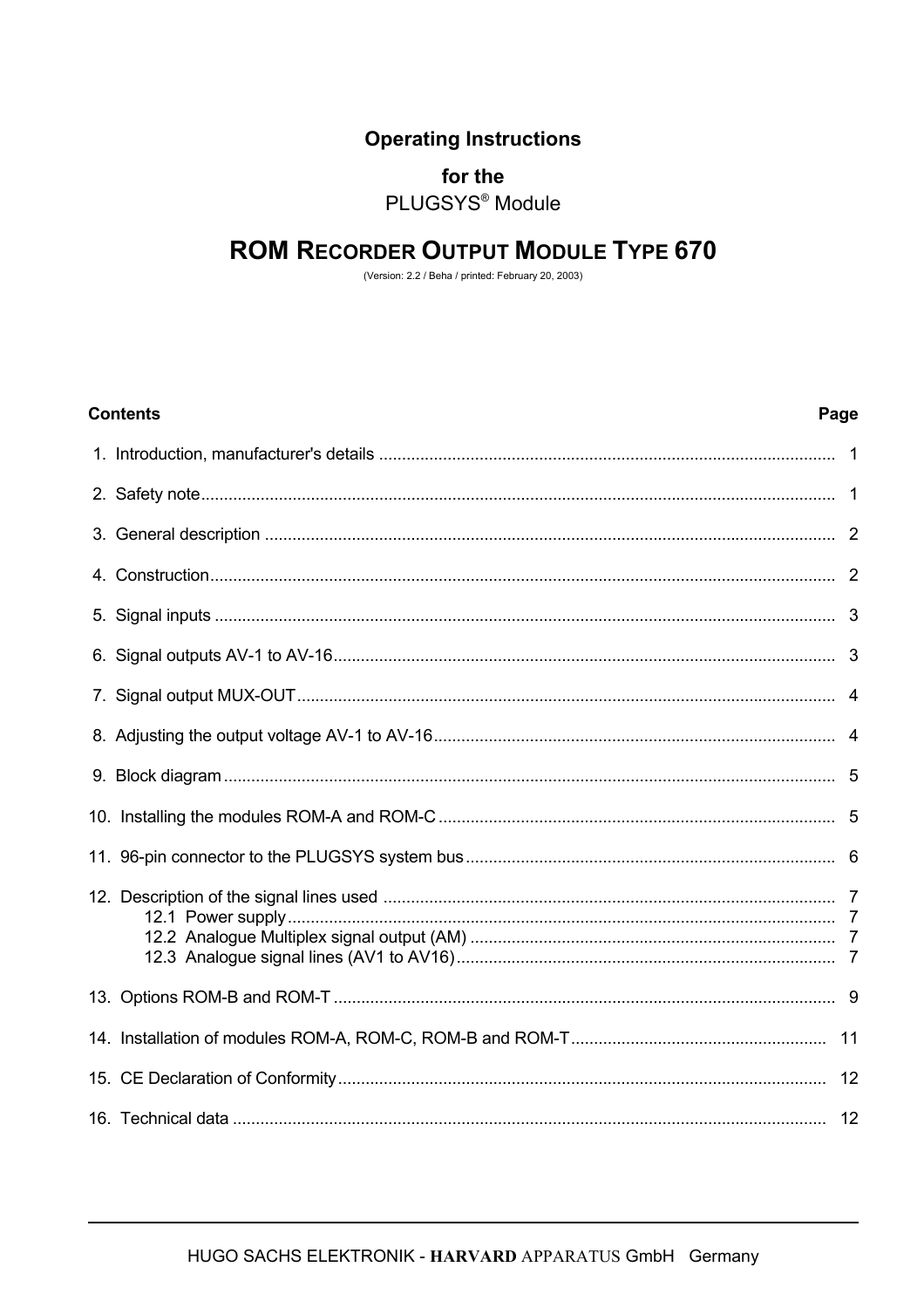#### **1. Introduction, manufacturer's details**

These Operating Instructions describe the operation and use of the **ROM** Module Type 670. It is part of the equipment and should be kept close to it.

All the information in these Instructions has been drawn up after careful examination but does not represent a warranty of product properties. Alterations in line with technical progress are reserved.

This PLUGSYS $^{\circledR}$  module is manufactured by:

HUGO SACHS ELEKTRONIK-  **HARVARD** APPARATUS GmbH Gruenstrasse 1 D-79232 March-Hugstetten **Germany** 

 **Phone** (Germany): 07665-9200-0 (others): int. + 49 7665-9200-0  **Fax** (Germany): 07665-9200-90 (others): int. + 49 7665-9200-90

 **eMail**: HSEMain@aol.com

## **Copyright**

This product and the corresponding documentation are protected by copyright. All rights reserved. This document must not be copied, photocopied, reproduced or translated, either as a whole or in parts, without prior written agreement by HUGO SACHS ELEKTRONIK - **HARVARD** APPARATUS GmbH, March/Hugstetten, Germany.

## **Trademark**

PLUGSYS is a registered trademark of HUGO SACHS ELEKTRONIK - **HARVARD** APPARATUS GmbH, March/Hugstetten, Germany.

#### **2. Safety note**



 **Important:** This equipment is not suitable for operation in hazardous areas and/or in a flammable atmosphere.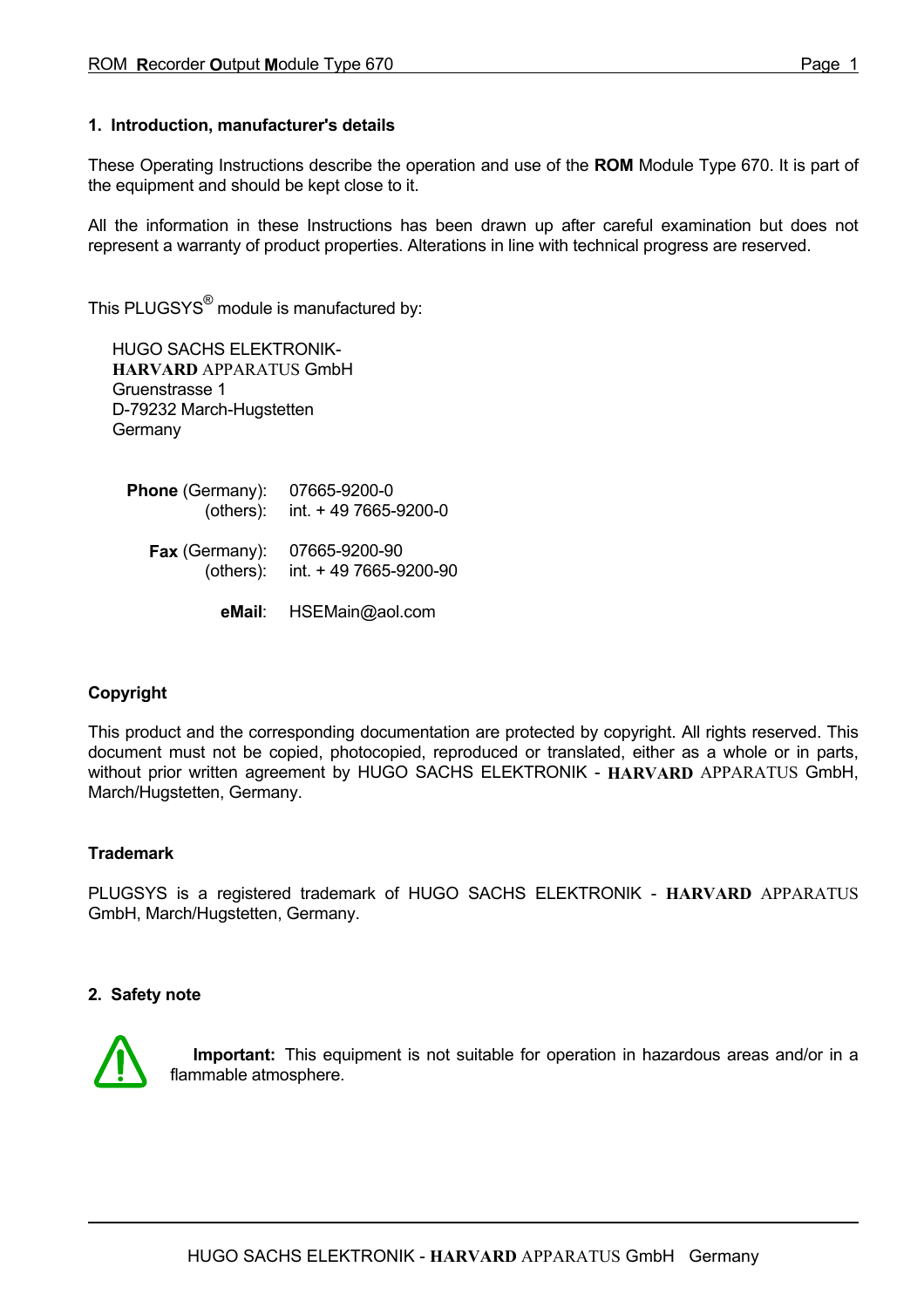## **3. General description**

The HSE RECORDER OUTPUT MODULE ROM Type 670 is the central analogue output of the PLUGSYS measuring system. It forms the central connection of all analogue outputs of the individual function modules to a recorder or monitor.

The ROM consists of two individual modules which are linked together inside the PLUGSYS system. These are the modules ROM-A (Adjust) and ROM-C (Connector). On the ROM-A the outputs of all 16 channels can be attenuated by means of potentiometers. This function serves to adapt the signal voltage to the input sensitivity of the recorder. ROM-C only contains an output connector to which a distributor with 16 BNC output sockets (Connector Block) is connected. The output lines are run through the 50-pin connector of ROM-C to the Connector Block with 16 BNC output sockets and can be linked there to the recorder. The output impedance of each output is 100 Ohm.

The units ROM-B and ROM-T are available as options. ROM-B carries 8 BNC sockets so that it is possible to use two ROM-B modules to take out all 16 analogue channels. The ROM-B modules are installed next to the ROM-C module since the signal lines of the ROM-B are connected to the ROM-C. There is provision for fitting them either at the front or at the back of the rack housing.

The extra module ROM-T (Trigger I/O) has two trigger outputs and two trigger inputs. This extra module can be fitted either at the front or at the back of the rack housing.

## **4. Construction**

The ROM Recorder Output Module Type 670 consists of two sub-modules designed for the HSE PLUGSYS measuring system.

Each sub-module occupies one slot; module ROM-C can be fitted either at the front or at the back of the housing. ROM-C together with the output cable to the connector block is normally fitted for space reasons on the back of the housing. The sub-module "Adjust" (ROM-A) occupies one slot on the front panel, corresponding to 1 x 4E width units (4 width units =  $20.2$  mm). The output lines are run through sub-module ROM-C on the back and through a link cable approx. 3 m long to a connector block with 16 BNC output sockets. A writing panel is provided on the side of the connector block, protected by transparent plastic foil; it can be used to mark the 16 output sockets AV-1 to AV-16.



**Fig. 1**: **ROM-A** and **ROM-C**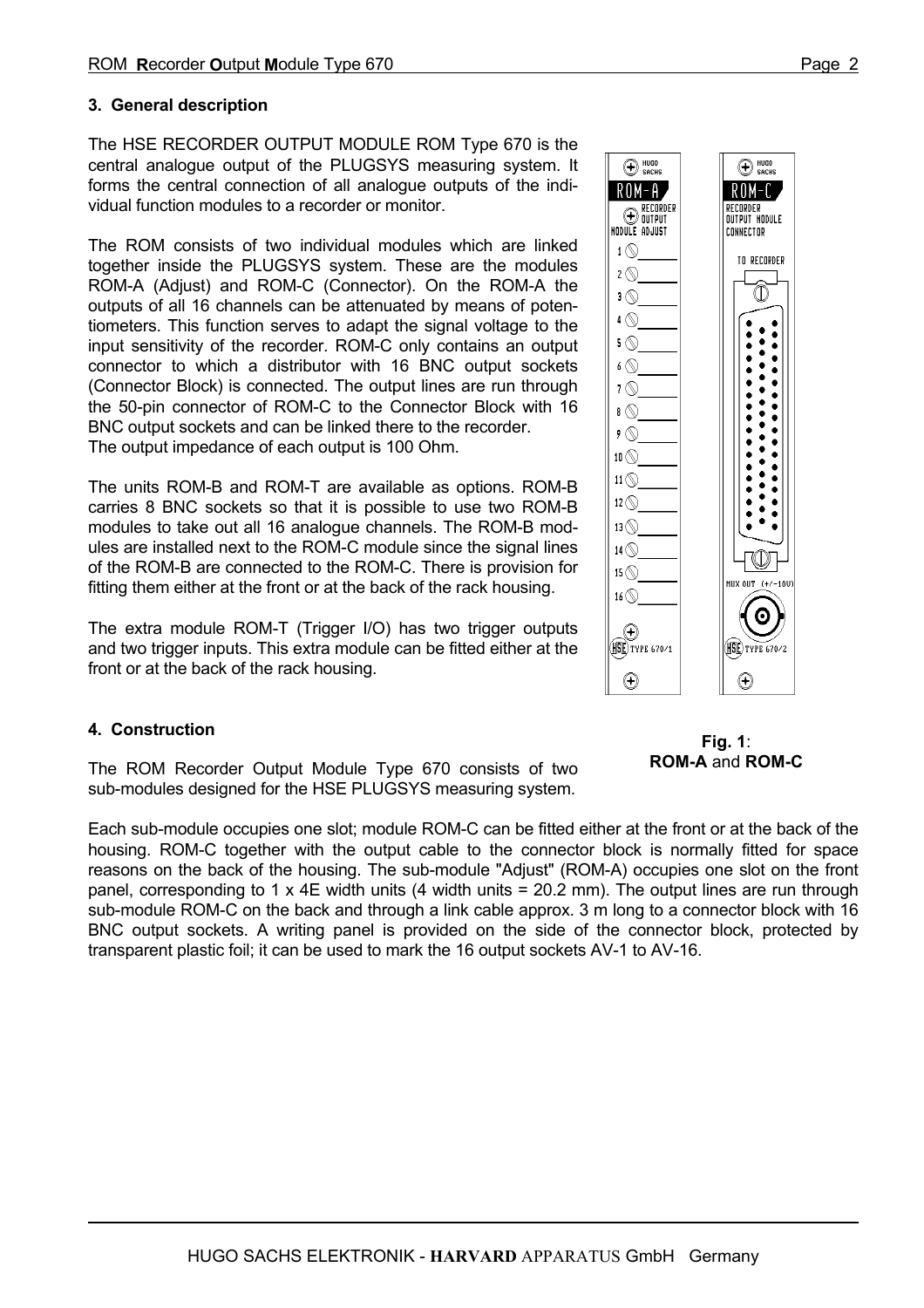## **5. Signal inputs**

The signal inputs of the Recorder Output Module (ROM-A) are connected inside the PLUGSYS housing through a 96-pin connector directly to the analogue distribution lines (AV-1 to AV-16) of the PLUGSYS system bus.

## **6. Signal outputs AV-1 to AV-16**

The signal outputs are wired in the ROM-C to a 50-pin connector. The output impedance of the outputs is 100 Ohm each. The signal voltage of the outputs can be adjusted with trimmers on the ROM-A to match the input sensitivity of the recorder to which they are connected.

#### **Suitable output connector**:

Subminiature D-connector Type: TMC-P-50-503-833, supplier: Erni

Connector housing with slide lock: Type: KSG-184-005 + 414-749, supplier: Erni

#### **The output socket details are as follows**:

| pin | 1  | AV-01        | output 1                           |
|-----|----|--------------|------------------------------------|
| pin | 2  | AV-02        | output 2                           |
| pin | 3  | $AV-03$      | output 3                           |
| pin | 4  | AV-04        | output 4                           |
| pin | 5  | AV-05        | output 5                           |
| pin | 6  | AV-06        | output 6                           |
| pin | 7  | AV-07        | output 7                           |
| pin | 8  | AV-08        | output 8                           |
| pin | 9  | AV-09        | output 9                           |
| pin | 10 | AV-10        | output 10                          |
| pin | 11 | AV-11        | output 11                          |
| pin | 12 | AV-12        | output 12                          |
| pin | 13 | $AV-13$      | output 13                          |
| pin | 14 | $AV-14$      | output 14                          |
| pin | 15 | $AV-15$      | output 15                          |
| pin | 16 | $AV-16$      | output 16                          |
| pin | 17 | A-GND        | signal zero of the output voltages |
| pin | 32 | <b>OUTAM</b> | output MUX-OUT                     |
| pin | 18 | 31           | not used                           |
| pin | 33 | 50           | not used                           |



**Fig. 2**: Output connector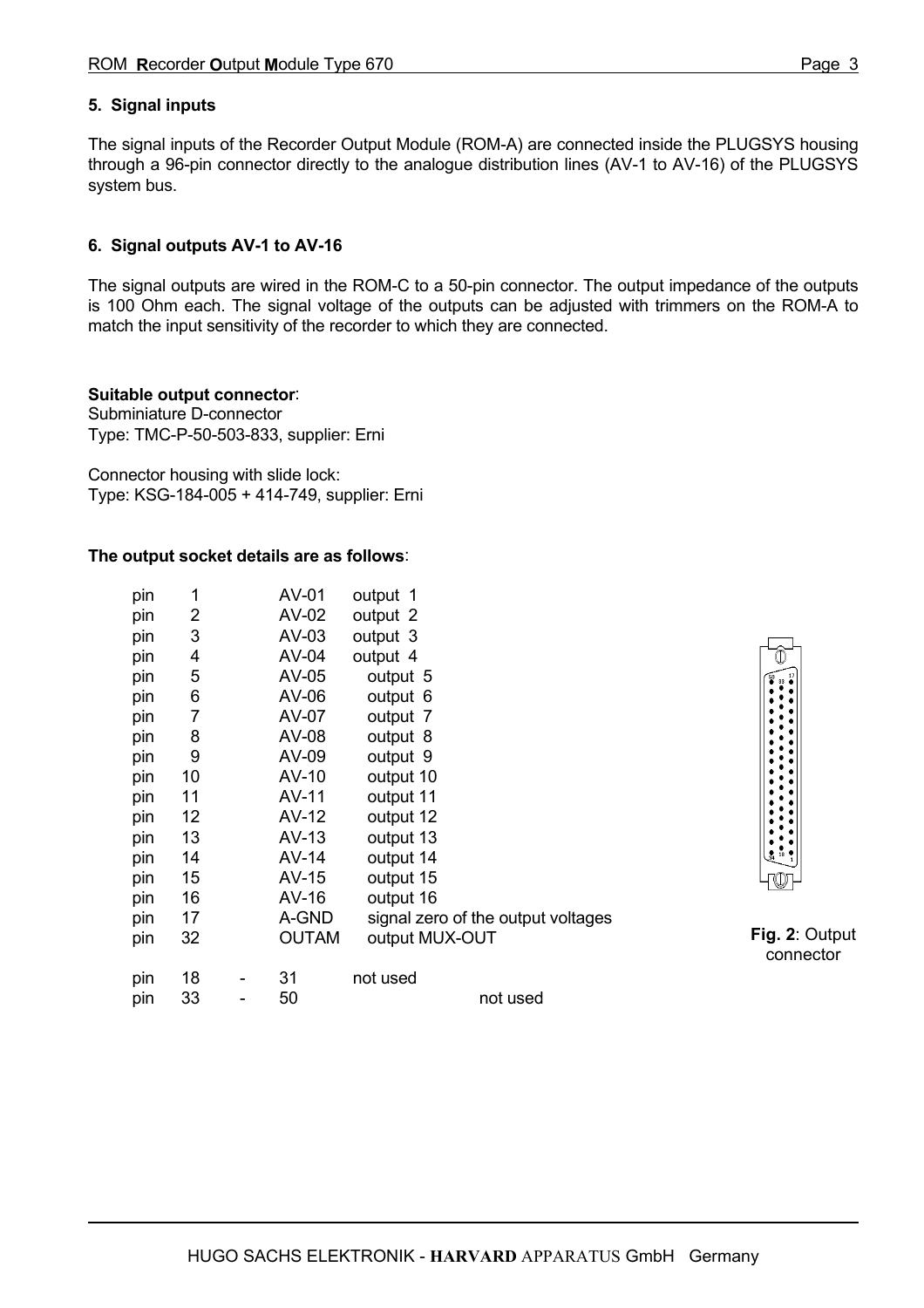## **7. Signal output MUX-OUT**

The signal output MUX-OUT provides a facility for reproducing all output signals of the PLUGSYS modules on a recorder channel or a display unit (e.g. oscilloscope). This function permits very easy functional testing of the individual channels or signals. This function is also very useful during calibration of the system since e.g. the zero of each bridge amplifier can be checked very simply. A further possibility is when there are insufficient recorder channels; use of the MUX function permits simple switching between all channels.

The signal required is selected with the key (MUX ON) which is fitted on each module. Pressing this key switches the output signal of the particular module to the BNC socket MUX-OUT on the ROM-C and to the BNC socket MUX-OUT at the head of the connector block.

The key function is self-maintained. This facility permits the output signals of the individual amplifier modules to be switched to the MUX-OUT output. When the equipment is switched on a POWER-UP RESET signal is generated which switches off all MUX outputs. As a result the output MUX-OUT only carries a signal when one of the MUX keys is pressed. The output impedance is 100 Ohm and the maximum signal voltage  $±10$  Volt.

## **8. Adjusting the output voltage AV-1 to AV-16**

The signal amplitude of all analogue outputs is adjusted on trimmers on the front panel of the ROM-A module. The 16 trimmers are numbered 1 to 16 corresponding to AV-1 to AV-16. To the right next to the trimmers is a small writing panel to mark the setting.

**NOTE**: The trimmers permit an attenuation of the signal of 100% of the input amplitude (trimmer fully anticlockwise). The voltage at the output is then 0 Volt, the signal voltage is completely suppressed. In general the signal should only be attenuated if the recorder is overloaded. When installing a system it is important to ensure that all trimmer are fully clockwise in order to avoid attenuating the signal unnecessarily.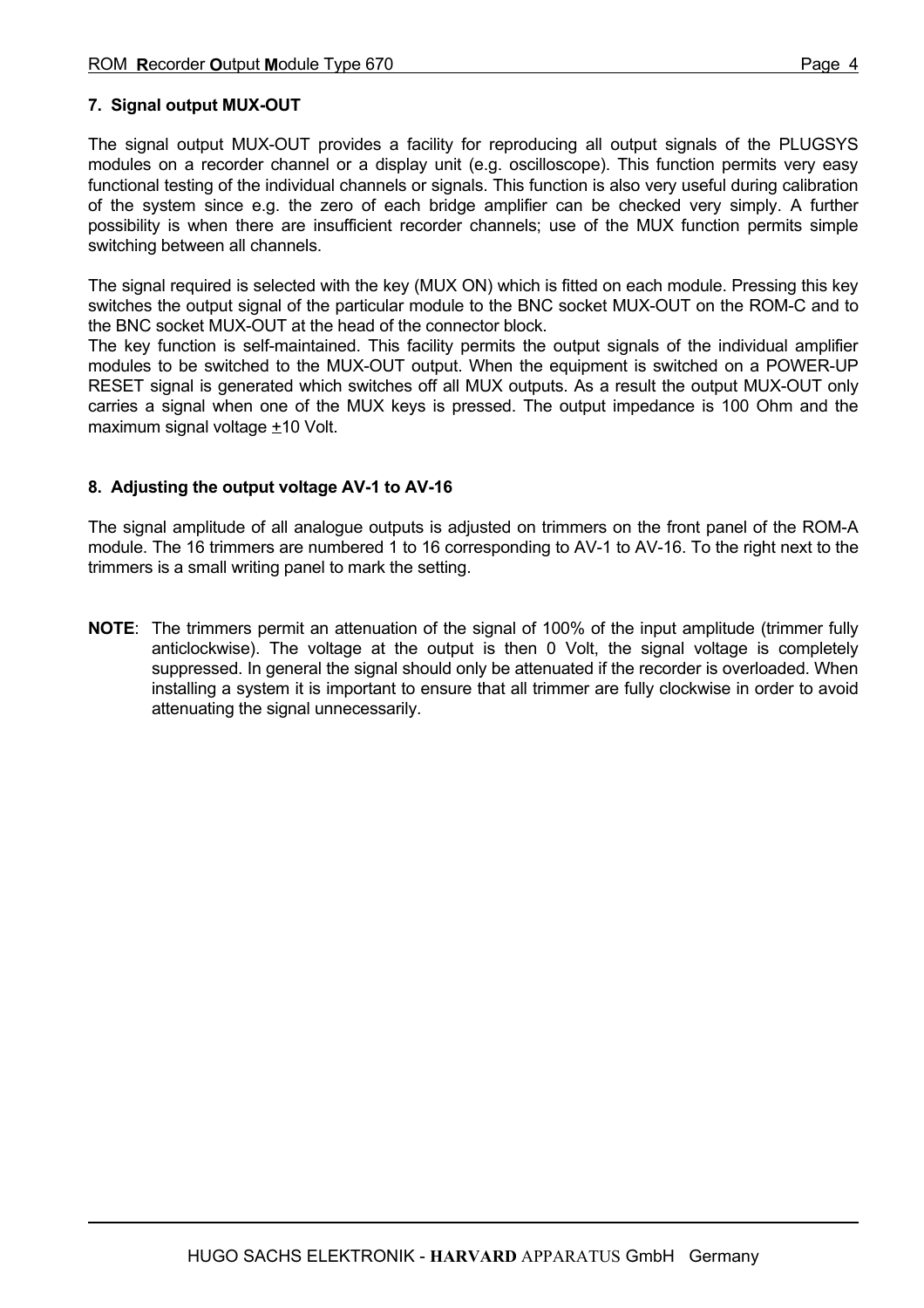## **9. Block diagram**

3 shows a block diagram of the first analogue distributor channel AV1. From the output of any module the signal passes to the AV line AV1. A trimmer potentiometer on the ROM can be used to attenuate the signal of each channel. From the trimmer the signal passes through a voltage follower to the low pass filter.

Through a further voltage follower the signal then passes to the connector block or to the ROM-B where it can be picked off on the BNC socket AV1.



**Fig. 3**: Block diagram AV1

## **10. Installing the modules ROM-A and ROM-C**



**Fig. 4**: Installation diagram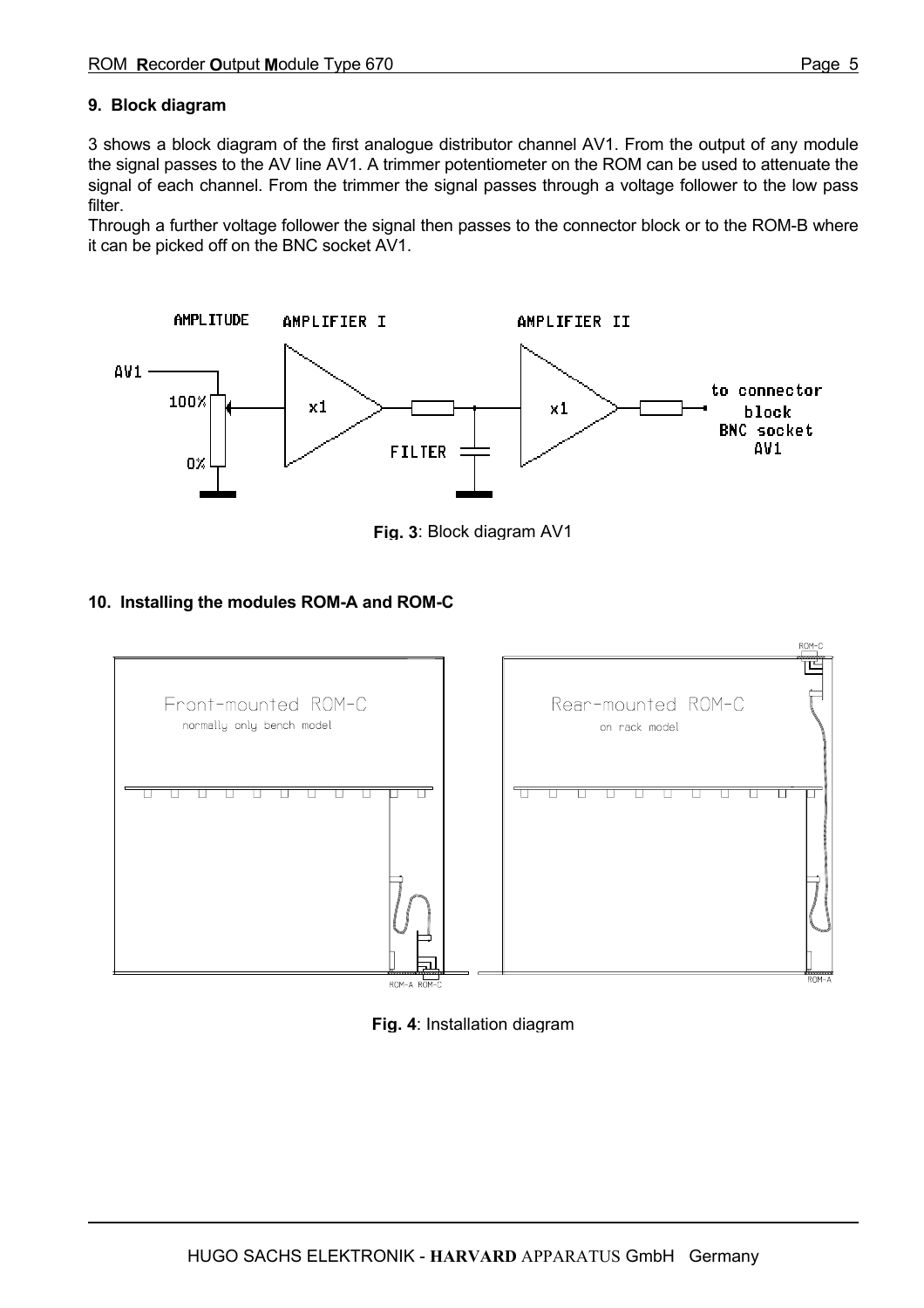## **11. 96-pin connector to the PLUGSYS system bus**

VG connector, 96-pin, rows a, b and c used

| Row a          | Pin No.        | Row b          | Pin No.        | <b>Row c</b>      |
|----------------|----------------|----------------|----------------|-------------------|
| <b>DGND</b>    | 1              | <b>DGND</b>    | 1              | <b>DGND</b>       |
| <b>AGND</b>    | $\overline{2}$ | <b>AGND</b>    | $\overline{2}$ | <b>AGND</b>       |
| + ANALOG       | 3              | + ANALOG       | 3              | + ANALOG          |
| - ANALOG       | 4              | - ANALOG       | 4              | - ANALOG          |
| $DB-0$         | 5              | <b>DAV</b>     | 5              | TRIG <sub>1</sub> |
| $DB-1$         | 6              | <b>NRFD</b>    | 6              | TRIG <sub>2</sub> |
| $DB-2$         | $\overline{7}$ | <b>NDAC</b>    | $\overline{7}$ | TRIG <sub>3</sub> |
| $DB-3$         | 8              | R/W            | 8              | TRIG <sub>4</sub> |
| $DB-4$         | 9              | $DS-1$         | 9              | <b>RDVM</b>       |
| $DB-5$         | 10             | <b>B-INT</b>   | 10             | AM                |
| DB-6           | 11             | $DV-1$         | 11             | $AV-1$            |
| $DB-7$         | 12             | $DV-2$         | 12             | $AV-2$            |
| $CS-0$         | 13             | $DV-3$         | 13             | $AV-3$            |
| $CS-1$         | 14             | $DV-4$         | 14             | $AV-4$            |
| $CS-2$         | 15             | $DV-5$         | 15             | $AV-5$            |
| $CS-3$         | 16             | $DV-6$         | 16             | $AV-6$            |
| $GS-0$         | $\overline{7}$ | $DV-7$         | 17             | $AV-7$            |
| $GS-1$         | 18             | DV-8           | 18             | $AV-8$            |
| <b>GS-2</b>    | 19             | $DV-9$         | 19             | $AV-9$            |
| $DS-2$         | 20             | <b>DV-10</b>   | 20             | AV-10             |
| /RESET         | 21             | <b>DV-11</b>   | 21             | AV-11             |
| <b>TAKT</b>    | 22             | <b>DV-12</b>   | 22             | $AV-12$           |
| X1             | 23             | X <sub>6</sub> | 23             | $AV-13$           |
| X <sub>2</sub> | 24             | X7             | 24             | $AV-14$           |
| X3             | 25             | X <sub>8</sub> | 25             | $AV-15$           |
| X4             | 26             | X <sub>9</sub> | 26             | AV-16             |
| X <sub>5</sub> | 27             | X10            | 27             | CAL               |
| POWER-0        | 28             | POWER-0        | 28             | POWER-0           |
| POWER-1        | 29             | POWER-1        | 29             | POWER-1           |
| POWER-2        | 30             | POWER-2        | 30             | POWER-2           |
| <b>SHIELD</b>  | 31             | <b>SHIELD</b>  | 31             | <b>SHIELD</b>     |
| +5 VOLT        | 32             | +5 VOLT        | 32             | +5 VOLT           |
|                |                |                |                |                   |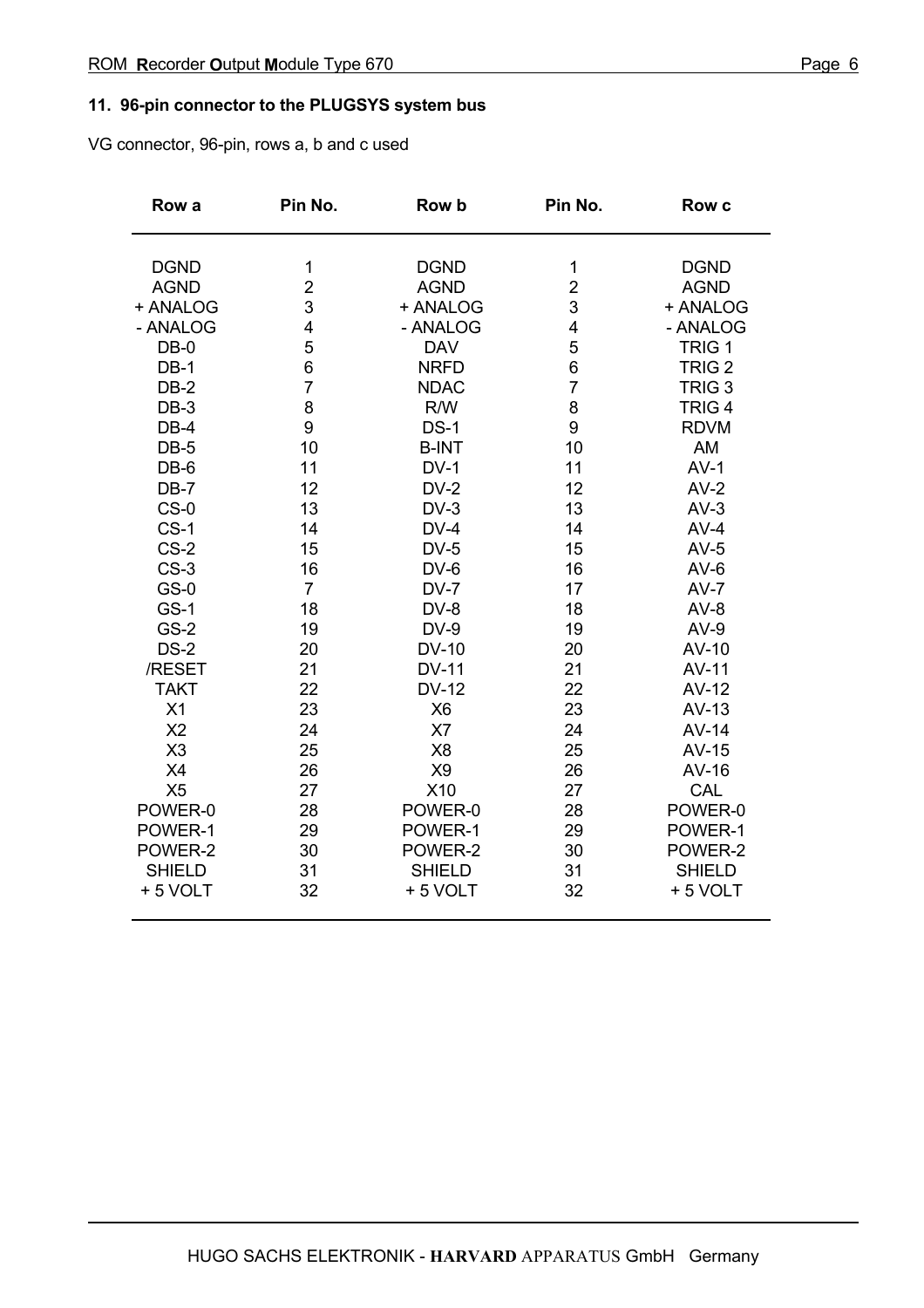## **12. Description of the signal lines used**

## **12.1 Power supply**

**+5 Volt**supply voltage of the digital circuit components and the DC/DC converter to supply analogue circuit components.

**DGND**Reference zero of the 5 Volt supply

**AGND**Reference zero of the analogue supply and the input and output signals.

**SHIELD**Ground (mains potential), only provided for screening. Do not use as ground connection.

**Note:**The reference zeroes of the individual voltages are connected together centrally on the terminator module inside the PLUGSYS housing (AGND with DGND with SHIELD, star ground connection).

## **12.2 Analogue Multiplex signal output (AM)**

Analogue output signal ±10 Volt. The output signal of amplifier units is switched through a key (MUX ON) on the front panel of each module to the AM signal line (Analogue Multiplex). The signal can be taken from the BNC socket MUX OUT on the ROM-C or on the connector block. The function of the MUX key is self-maintained. At the same time the line RDVM (Reset Digital Voltmeter Multiplex) is activated. This ensures that the previously selected module is disconnected from the AM (Analogue Multiplex) signal line. In this way the output signals of the individual amplifier units can be switched to a central analogue or digital indicating unit (e.g. the Digital Voltmeter Module DVM Type 666 or the Display Module DM Type 667). When the equipment housing is switched on a POWER-UP RESET signal is generated which switches off all analogue multiplex outputs.

## **12.3 Analogue signal lines (AV1 to AV16)**

The analogue signal lines AV1 to AV16 (analogue bus) are used as input and output lines between the function modules of the PLUGSYS measuring system. The maximum signal voltage is  $\pm$ 10 Volt. The assignment of the inputs and outputs is determined by jumpers on the function modules. The function of the modules is therefore independent of the slot position on the system bus.

To explain the use of the AV lines, 5 shows an arrangement of 4 modules for logging and evaluating left ventricular pressure. The first DC bridge amplifier is used to amplify the left ventricular pressure signal. The LVP output signal of this module is passed through a jumper to the analogue bus line AV1. In the differentiator the LVP signal is taken off the bus line AV1 and differentiated. As output we obtain dp/dt, the extreme values dp/dtmax, dp/dtmin and the end diastolic pressure LVEDP. dp/dt is fed into AV2, the maximum to AV3, the minimum to AV4 and LVEDP to AV5. The quotient module forms the ratio of dp/dtmin to dp/dtmax which is then fed to AV6. The perfusion pressure signal is amplified by the second DC bridge amplifier and fed to AV7. The signals are passed through ROM-A and ROM-C to the connector block or to ROM-B and can be taken off there on the BNC sockets.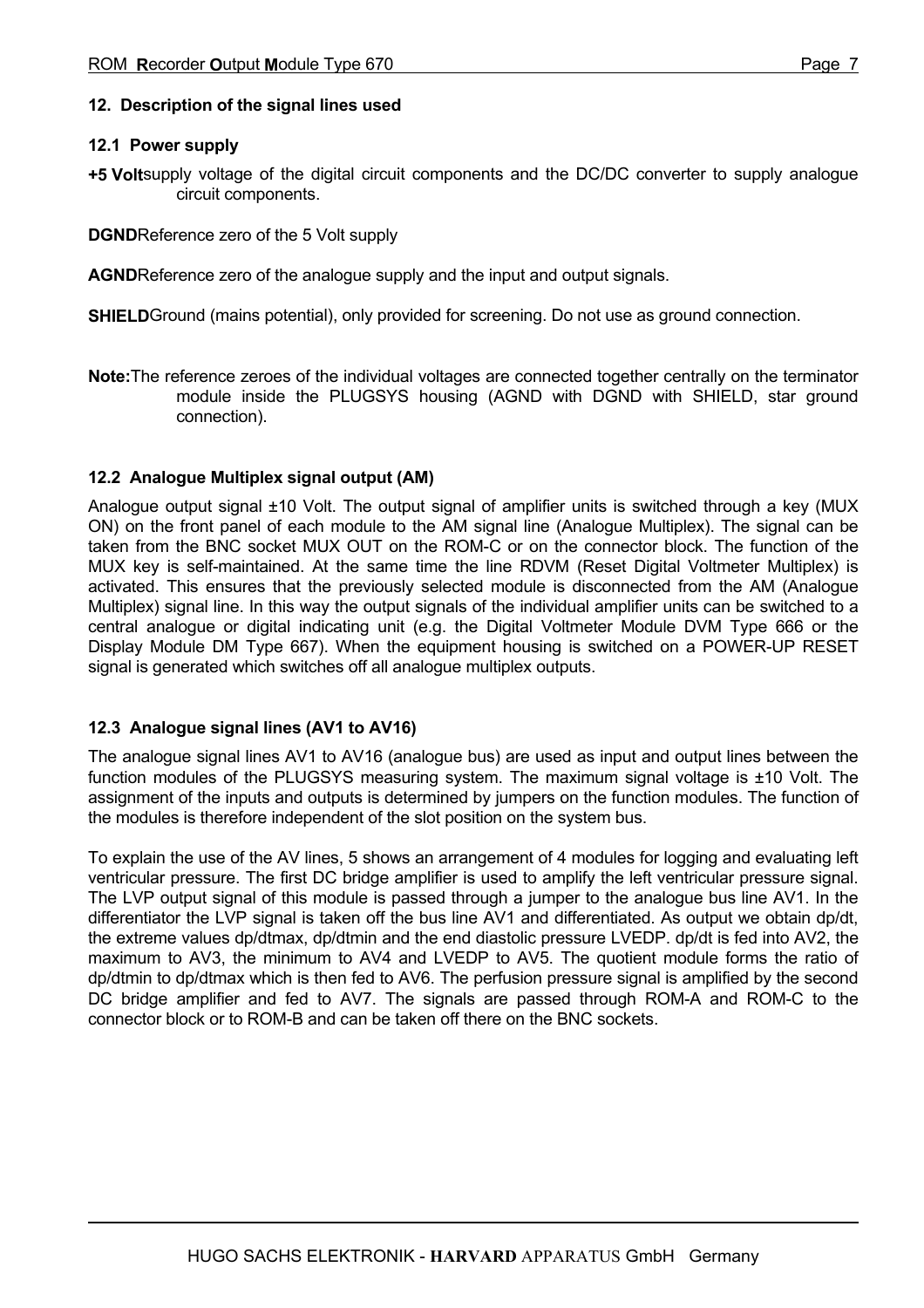

**Fig. 5**: Analogue signal lines AV1 to AV16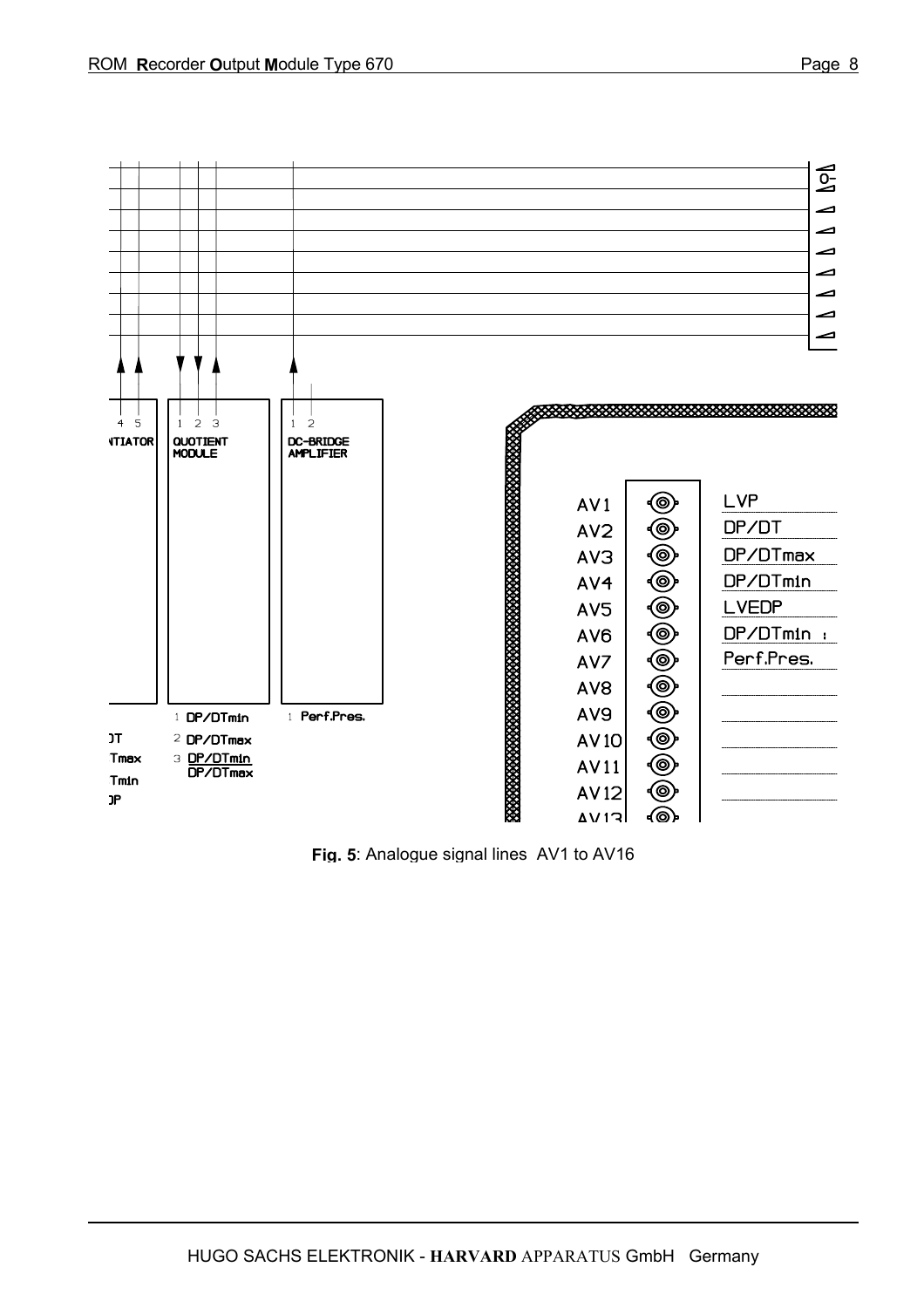## **13. Options ROM-B and ROM-T**

The Recorder Output Module consists of the following sub-modules:

- ROM-A Type 670/1 (Adjust module)
- ROM-C Type 670/2 (Connector module) with connector block

The following additional modules are available as options:

- ROM-B Type 670/3 (Module BNC connectors 1-8)
- ROM-B Type 670/4 (Module BNC connectors 9-16)
- ROM-T Type 670/5 (Trigger I/O module)

## **Option ROM-B**

ROM-B consists of a front panel 8E wide (40.4 mm) which carries 8 BNC sockets. Two of these modules are required to take out all 16 channels through BNC sockets. These two ROM-B modules are installed on the back of the housing next to the module ROM-C and linked to the latter through a ribbon cable.



**Fig. 6**: ROM-B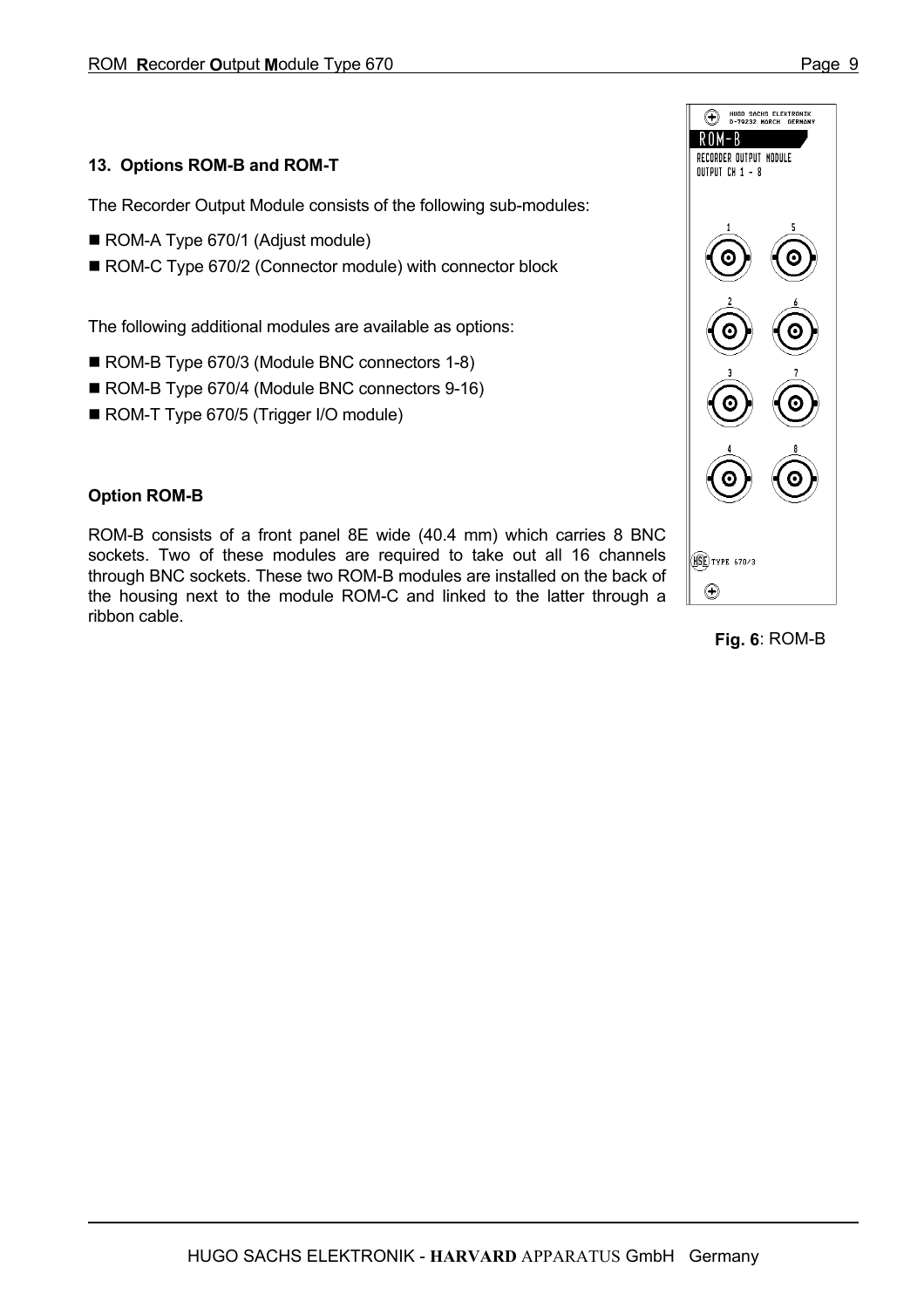## **Option ROM-T**

The ROM-T (trigger I/O) consists of a front panel 4E wide (20.2 mm) which carries 4 BNC sockets. The upper two BNC sockets (1 and 2) serve as trigger outputs, the lower two BNC sockets (3 and 4) as trigger inputs. The ROM-T is linked through a ribbon cable to the module ROM-A which carries the trigger circuit.

## **Trigger outputs, BNC sockets OUT 1 and OUT 2:**

Here it is possible to trigger an external unit, such as an oscilloscope, from a PLUGSYS module. Modules with trigger output are e.g. the Heart Rate Module HRM Type 669, the Differentiator DIF Type 664, the Max-Min Module MMM Type 668 and the Programmable Stimulator PSM Type 676.

On these modules the trigger lines TRIG1 to TRIG4 can be selected through jumpers. It is important to ensure that a particular trigger line is not selected twice. If a trigger line is used, the selection should be noted in the bus line diagram in the handbook.

**Note:**Only the trigger lines TRIG1 and TRIG2 are taken outside as trigger outputs. The trigger output signal is an open collector TTL signal (0 - 5 V) which is active on LOW. A pull-up resistor of 2.2 kOhm is already fitted.

## **Trigger inputs, BNC sockets IN 3 and IN 4:**

The lower two BNC sockets (3 and 4) serve as trigger inputs. A TTL or CMOS input signal can be fed in through these two BNC sockets to the trigger lines TRIG3 and TRIG4. This offers the possibility to trigger a PLUGSYS module from outside.

Modules with trigger inputs are e.g. the Max-Min Module MMM Type 668, the Programmable Stimulator PSM Type 676 and the Integrator INT Type 665.

**Note:**Only the trigger lines TRIG3 and TRIG4 are provided as external trigger inputs. The trigger input signal can be a TTL or CMOS signal. All trigger inputs are dynamic and react to a negative flank. The flank slope should be at least 10 V/sec.



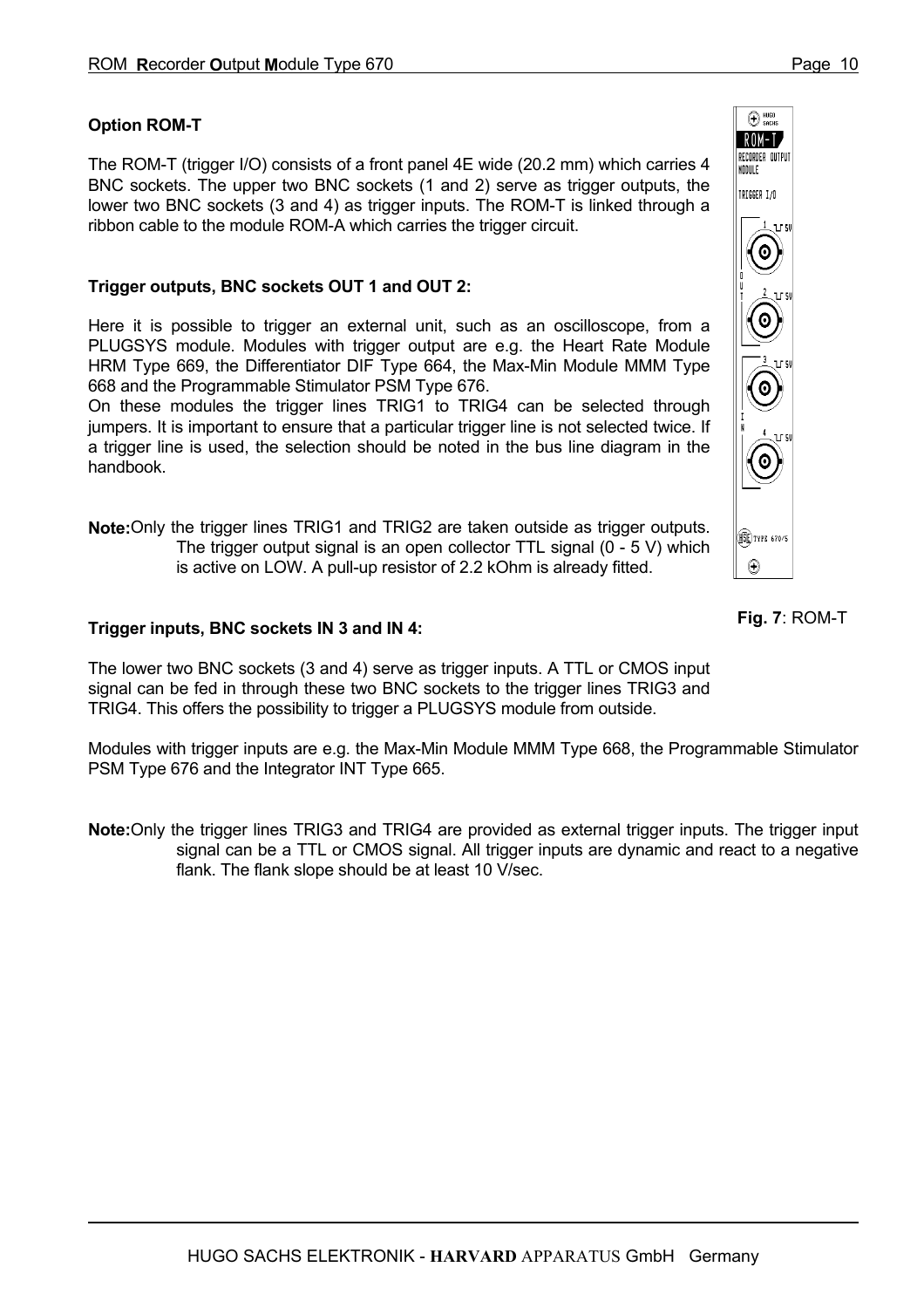## **14. Installation of modules ROM-A, ROM-C, ROM-B and ROM-T**



ROM-A

**Fig. 8**: Installing ROM-A, ROM-C, ROM-B and ROM-T in a rack housing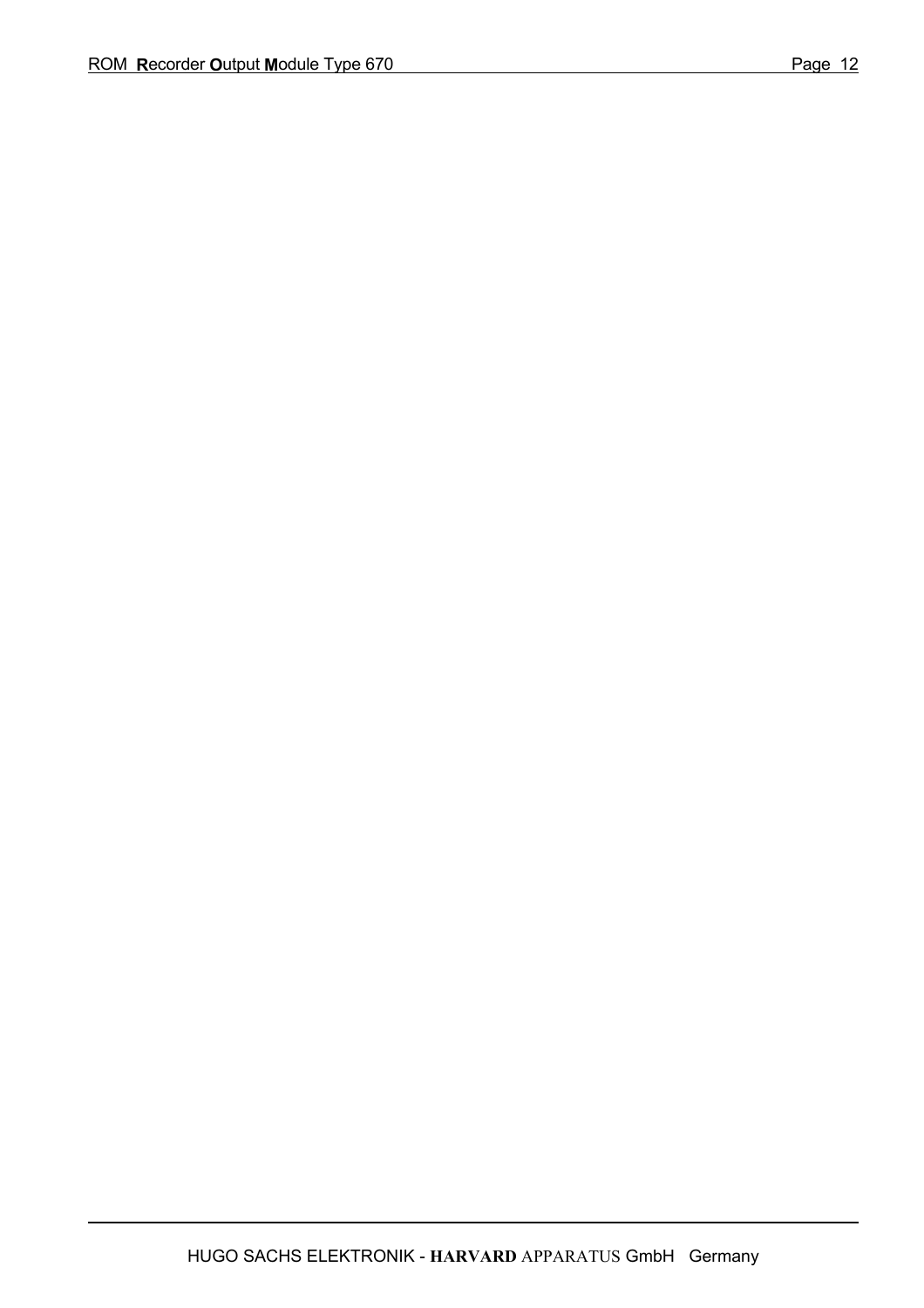## **15. CE Declaration of Conformity**

 $C \in$ 

This product and accessories conform to the requirements of the Low-voltage Directive 73/23 EEC as well as the EMC Directive 89/336 EEC and are accordingly marked with the CE mark. For conformity to the standards during operation it is essential that the details in the instructions provided are observed.

## **16. Technical data**

| Inputs                 | AV-1 to AV-16 analogue output signals of the function modules, directly<br>connected to the PLUGSYS system bus. The input impedance is 100<br>kOhm and the signal amplitude ±10 Volt.                       |                                                                                                                                                                                                                |  |  |
|------------------------|-------------------------------------------------------------------------------------------------------------------------------------------------------------------------------------------------------------|----------------------------------------------------------------------------------------------------------------------------------------------------------------------------------------------------------------|--|--|
|                        | Volt.                                                                                                                                                                                                       | The MUX-OUT signal (analogue multiplex output) passes through an<br>impedance converter as recorder output to a BNC socket on the front<br>panel. The input impedance is 100 kOhm and the signal amplitude ±10 |  |  |
| Amplitude adjustment   | within the range 0 to $\pm$ 10 Volt.                                                                                                                                                                        | The signal output levels are adjustable through trimmers on the ROM-A                                                                                                                                          |  |  |
| Signal outputs AV 1-16 | centrally through 50-pin output connector on the ROM-C. The output lines<br>are run through a common cable (approx. 3 m long) to a connector block<br>with 16 BNC sockets. The output impedance is 100 Ohm. |                                                                                                                                                                                                                |  |  |
| Filter                 | low-pass filter is 3 kHz.                                                                                                                                                                                   | All output signals are filtered in the ROM-A. The frequency limit of the                                                                                                                                       |  |  |
| Output MUX-OUT         | output impedance is approx. 100 Ohm.                                                                                                                                                                        | The BNC socket "MUX-OUT" on the front panel carries the analogue<br>multiplex signal of the function module selected with the MUX key. The                                                                     |  |  |
| Supply                 | 5 Volt 300 mA from PLUGSYS system bus                                                                                                                                                                       |                                                                                                                                                                                                                |  |  |
| Ambient conditions:    | Operating temperature:<br>humidity:<br>Storage temperature:                                                                                                                                                 | 10 to 40°C Relative<br>20 to 80%, no condensation<br>-20 to $+60^{\circ}$ C                                                                                                                                    |  |  |
| <b>Mechanical data</b> |                                                                                                                                                                                                             |                                                                                                                                                                                                                |  |  |
| <b>Dimensions</b>      | 2 sub-modules, 19 inch rack system,<br>4E (20.2 mm)<br>width<br>height 3U (127.5 mm)<br>depth Euroboard (220 mm)                                                                                            |                                                                                                                                                                                                                |  |  |

Module ROM-A is fitted on the front of the housing. Module ROM-C is fitted on the back of the housing.